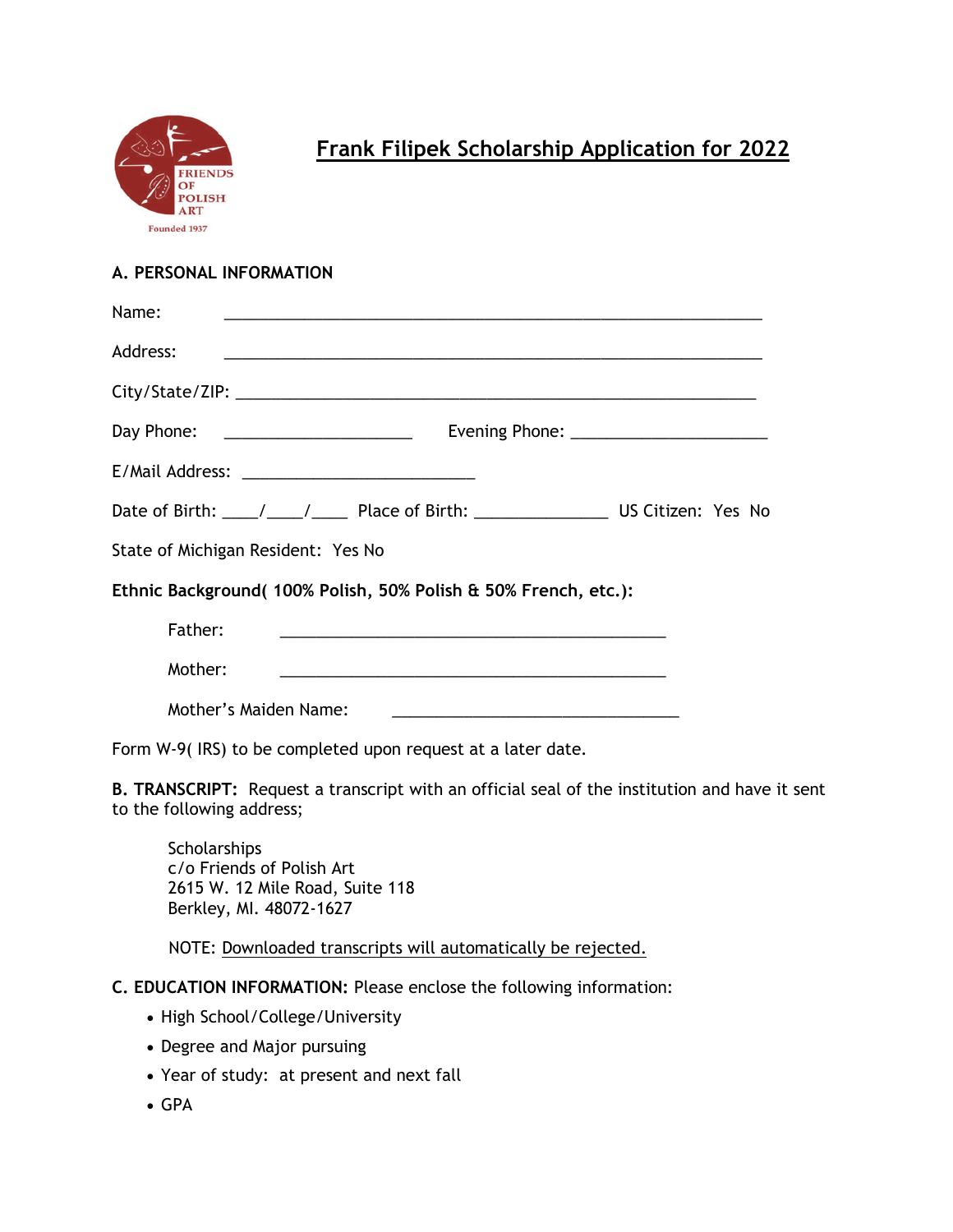## **D. SCHOLASTIC HONORS:**

Please list on a separate sheet of paper, all academic awards and the year they were received. Do not send copies of each of your awards.

## **E. ACTIVITIES:**

On a separate sheet of paper list all school and community activities and positions held. In particular, describe any participation in Polish American activities.

## **F. REFERENCES:**

Submit at least two (2) letters of recommendation: one from your counselor or from a non-related person who can attest to your character and extra-curricular activities, and a second from a faculty member from your field of study. Recommendations must be on letterhead, signed and written in English.

### **G. ESSAY:**

Tell us how this scholarship will help you realize your goals and aspirations, how you chose to pursue your education in your field or interest, and who/what inspired you. Essay should be double-spaced and between 275 – 300 words.

### NOTE: Please do not mention your financial situation

### **H. ESSAY( extra credit):**

Write an essay( 100 word minimum) about prominent Polish born bridge builder Rudolf Modrzejewski( Ralph Modjewski).

### **PLEASE NOTE:**

In order to be eligible for an award, this application with all required documentation must be received no later than April 29, 2022 (faxes not accepted). Winners will be notified on or before May 20, 2022. All awards will be made payable to the recipient and to the institution to which he/she is enrolled. You may apply for only one type of scholarship, the Frank Filipek Scholarship or the Lillian & Chester Mitchell FPA Fine Arts Scholarship. You may not apply for two scholarships in a given year.

Past recipients of a Frank Filipek Scholarship and non-Michigan residents are not eligible to apply. The Friends of Polish Art reserves the right to not award a scholarship(s) should there not be a qualified applicant.

Recipients (or a family representative) must attend when the awards are presented at a general membership meeting of the Friends of Polish Art. In 2022, this will tentatively occur the week of May 22. The time and location will be announced.

I agree that the statements are true.

 $Signature$   $\longrightarrow$ 

| uate |  |  |
|------|--|--|
|      |  |  |

**Applications: The application packet must include your completed application and all material requested in sections C through H above( with section H optional). Send to the following address:**

Frank Filipek Scholarships c/o Friends of Polish Art